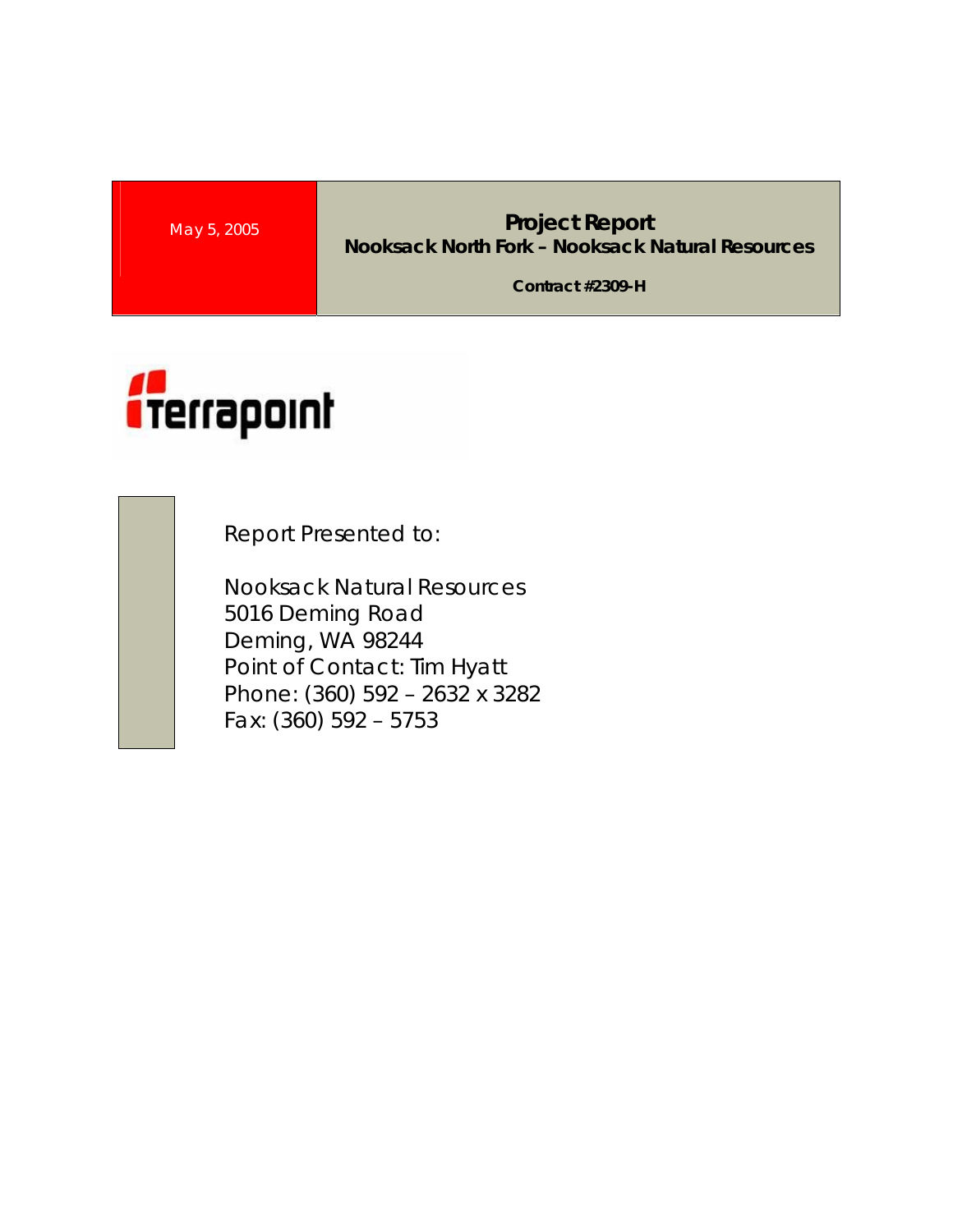# 1.Project Overview

### **Field Crew:**

The Terrapoint field crew consisted of John Anderson, field project manager and Louis Hill, LIDAR operator. The Aries Aviation aircraft crew consisted of Rory Clayton, pilot and Bob Passon, flight engineer.

#### **Post Processing Crew:**

John Anderson completed the processing of GPS data. Craig Glennie carried out data validation and calibration. Vegetation removal and final product generation were completed the Houston processing team: Peggy Cobb, Andrew Pace and Joe Sackett.

#### **Size of Project:**

The project site covered approximately 21.5 square miles, in a corridor along the Nooksack River.

#### **Location:**

The project area is located in Whatcom County Washington .

#### **Project Type:**

The purpose of this project is to provide a high quality DEM of the site for Nooksack Natural Resources.

#### **Approximate Duration of Project:**

The field data collection took place on March 23rd, 2005. The control network and check point surveys were performed on April 11th, 2005.

Calibration, vegetation removal and product generation took place from April 15<sup>th</sup> to April 30<sup>th</sup>, 2005.

#### **Number of Flights:**

One flight was required to cover the project area with 41 flight lines.

### **Coordinate System(s) Used:**

All horizontal coordinate data was collected and referenced to NAD83 (1998) and NAVD88 and delivered in US State Plane Zone Washington North (4601). GEOID03 for CONUS was applied to the vertical component of all deliverables.

#### **Survey Measurement Units Used/Delivered:**

All surveys were conducted and products delivered in US survey feet.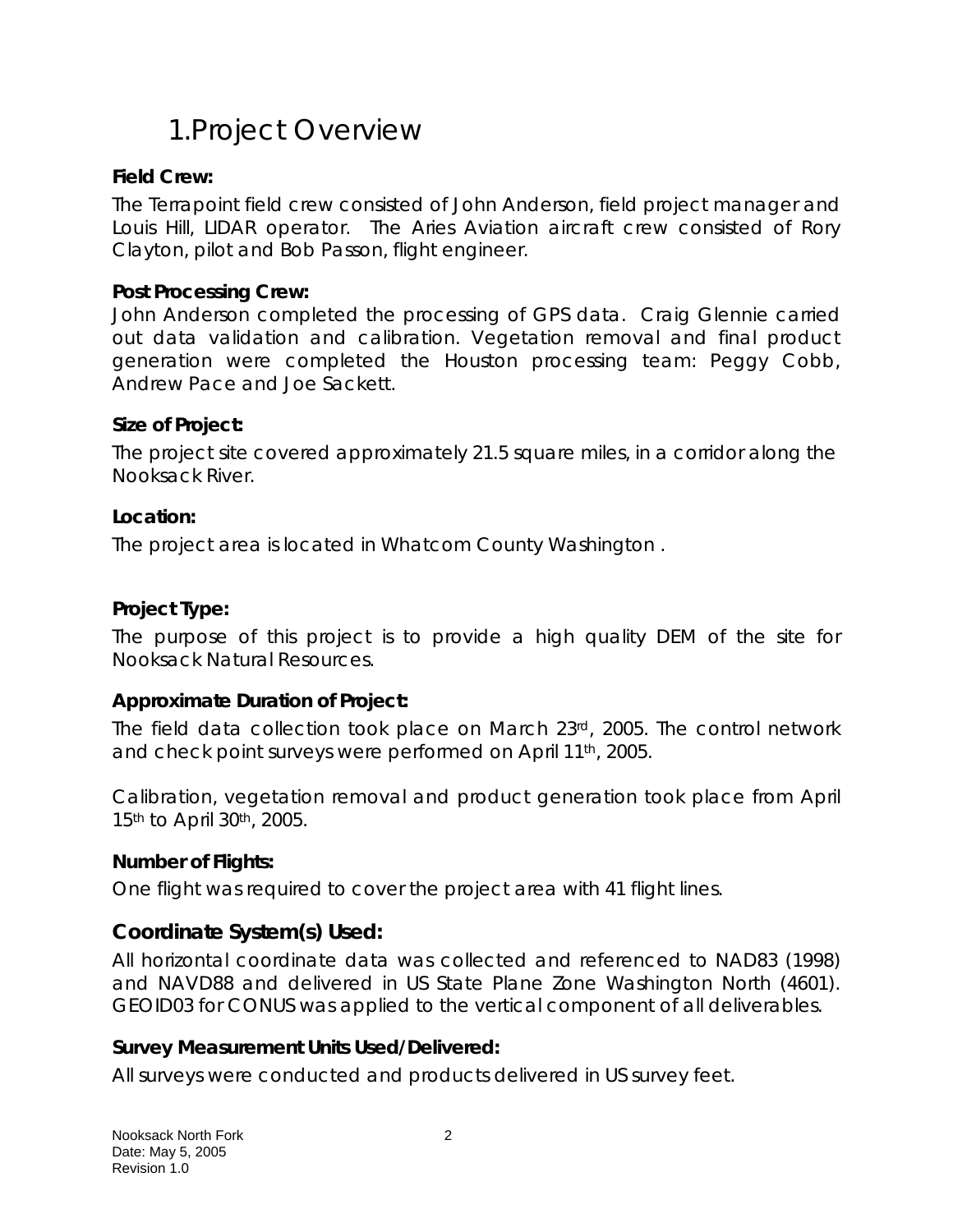### **Processing Software Used:**

The following software was used to reduce the GPS kinematic data, compute the 3-D laser points, classify and edit laser points, produce shaded relief images and transform the ellipsoidal heights to Orthometric:

- ArcView
- Flykin
- Microstation
- TerraScan
- TerraModeler
- TerraModel
- Terrapoint Proprietary LiDAR processing software

## **Capsule Review of Ground Control Survey(s) and Adjustment(s)**

Terrapoint's field crew acquired and adjusted the ground control survey information. Terrapoint collected all of their LiDAR data referenced to NGS monument PID AI0441 and WSDOT monuments 3409 and 3412. Kinematic GPS check points were acquired as discrete x, y, z points were collected as part of the ground truthing activities. A summary of all control coordinates is given in Table 1.

| <b>Table 1: Control and Base Coordinate</b> |          |    |          |           |    |          |                                    |  |
|---------------------------------------------|----------|----|----------|-----------|----|----------|------------------------------------|--|
| <b>NAME</b>                                 | Latitude |    |          | Longitude |    |          | Ellipsoidal<br>Elevations (meters) |  |
| AI0441                                      | 48       | 47 | 00.05659 | $-122$    | 32 | 11.19213 | 28.489                             |  |
| 3409                                        | 48       | 47 | 20.63156 | $-122$    |    | 25.83857 | 54.600                             |  |
| 3412                                        | 48       | 47 | 20.83687 | $-122$    |    | 55.59815 | 54.497                             |  |

## 2. Health and Safety

Following Terrapoint's safety procedures, the field crew conducted a safety meeting upon arrival at the project site.

# 3. Equipment Used

## **Aircraft Type:**

A Navajo twin-engine aircraft (C-FVZM) was used for this project. The aircraft was based out of Bellingham International Airport. The Navajo was typically flying at an altitude of 3500 feet AGL (above ground level) for the duration of the survey.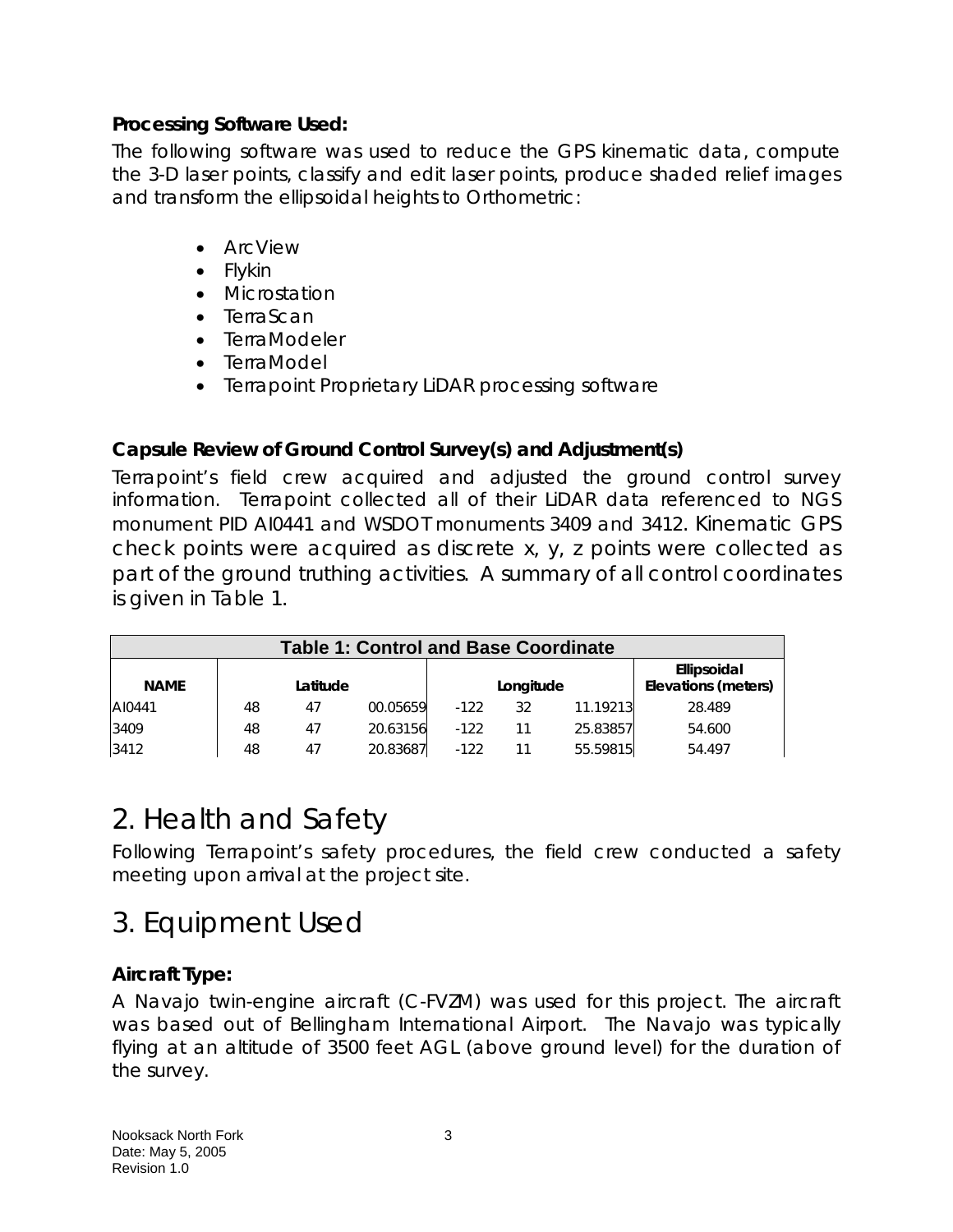### **Sensors Used:**

The Airborne LiDAR survey was conducted using Terrapoint's 40 kHz ALTMS (Airborne Laser Terrain Mapping System), flying at an optimum height of 3500 ft AGL at 140 knots. The system consists of a 36-degree full angle laser, a Trimble 4700 GPS receiver and a Honeywell H764 IMU unit. The nominal flight line spacing was 1070 feet, providing overlap of 50% between flight lines.

## **GPS Type(s):**

Two Sokkia GSR2600 dual frequency GPS receivers were used to support the airborne operations on this project.

## 4. Accuracy

The following list itemizes the accuracy attainable over the project area, as a function of terrain type and vegetation cover. Note that the accuracy quoted is the accuracy of the attainable DEM, once it is processed and edited to this stage. All data accuracies quoted relate to post processed GPS/IMU/LiDAR solutions.

Accuracy is as follows, quoted at the 95% confidence level (2 sigma),

- 1. Absolute Vertical Accuracy: +/- 15-20 centimeters on Hard Surfaces (roads and buildings) +/- 15-25 centimeters on Soft/Vegetated Surfaces (flat to rolling terrain) +/- 25-40 centimeters on Soft/Vegetated Surfaces (hilly terrain)
- 2. Absolute Horizontal Accuracy: +/- 20 – 60 centimeters on all but extremely hilly terrain.
- 3. Contour Accuracy: 2 ft Contour National Map Accuracy Standard (NMAS)

To verify that the accuracy criteria were being achieved, kinematic checkpoints were compared with a triangulated surface generated from the bald earth LiDAR points.

A comparison of LIDAR data with 460 kinematic checkpoints collected along two roadways within the project site yielded the results given in Table 2 (values in meters).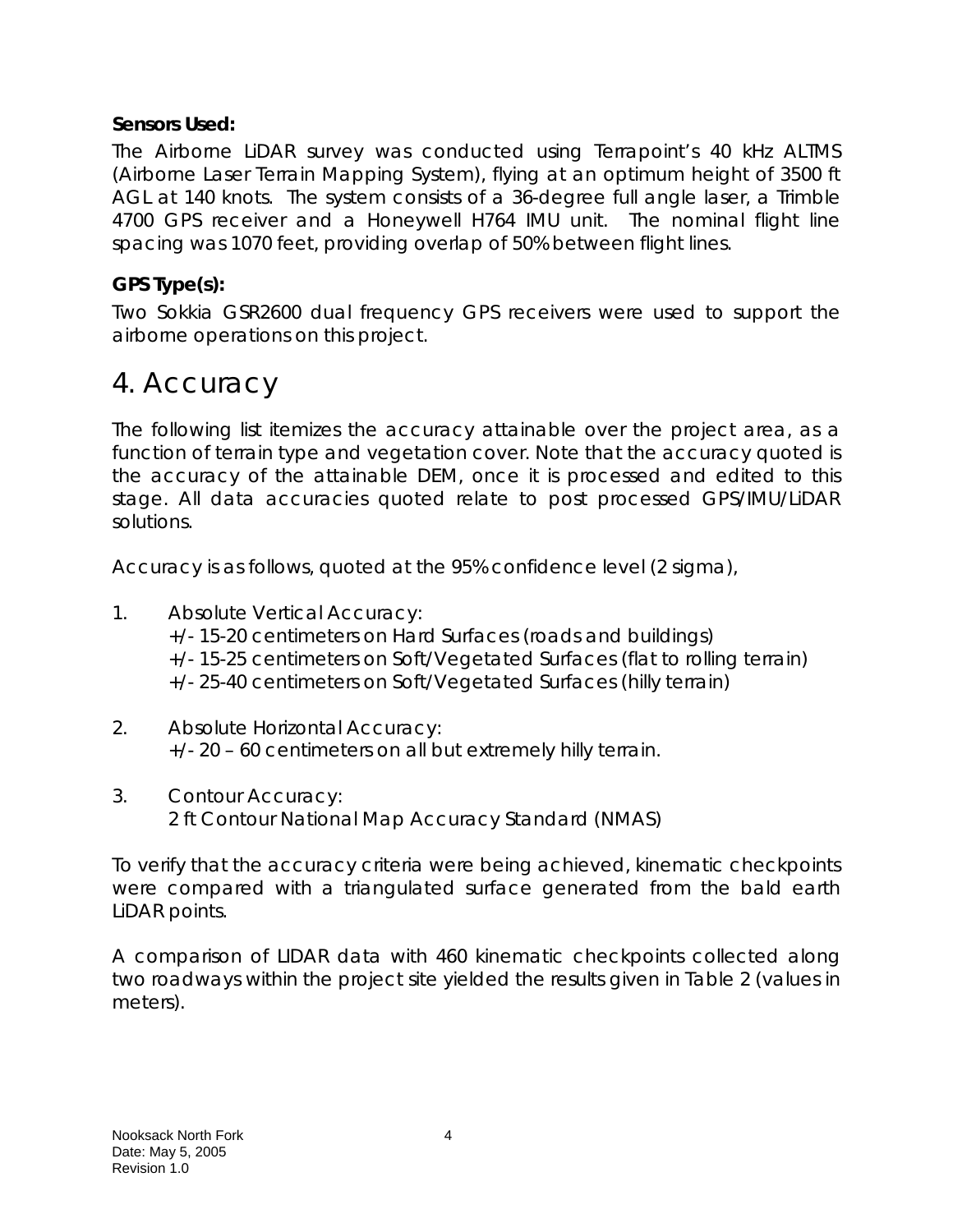| <b>Table 2: Kinematic Point Comparison</b> |          |  |  |  |  |
|--------------------------------------------|----------|--|--|--|--|
| Average dz                                 | $-0.003$ |  |  |  |  |
| Minimum dz                                 | $-0.105$ |  |  |  |  |
| Maximum dz                                 | 0.068    |  |  |  |  |
| Average magnitude                          | 0.026    |  |  |  |  |
| Root mean square                           | 0.031    |  |  |  |  |
| Std deviation                              | 0.031    |  |  |  |  |

# 5. Quality Control

Quality control of the data was ongoing throughout the process. Following data acquisition, preliminary GPS processing was conducted in the field to ensure completeness and integrity.

The GPS and inertial data were processed in tandem to achieve the best positional result. Once the position and attitude of the aircraft were known at each epoch (1-second intervals), then these data were integrated with the laser ranges to provide a position for each data point on the ground. The data were then processed using the proprietary laser processing software suite to produce coordinates.

Each flight involved setting up two base stations to collect data. Utilizing two base stations ensures GPS data collection in the event that the main base station fails. For all flights the GPS data were of high quality. This minimized the absolute error for the aircraft position.

The primary quality control tool for the laser ranges is the percentage of returns that are received back at the laser after it has emitted a signal. The acceptable range for returns, typically between 90% and 95% was met for this project. Lower percentages are normal over water and other poor reflectivity surfaces.

Terrapoint also utilizes a proprietary software package that performs a fully automated analysis of the quality of the LIDAR data using overlapping flight lines. Our flight lines overlap 30 to 50% on either side and thus 60 to 100% of points can be checked for overlap consistency. The overlap analysis attempts to minimize the differences in overlap areas by fine-tuning the calibration parameters of the LIDAR system.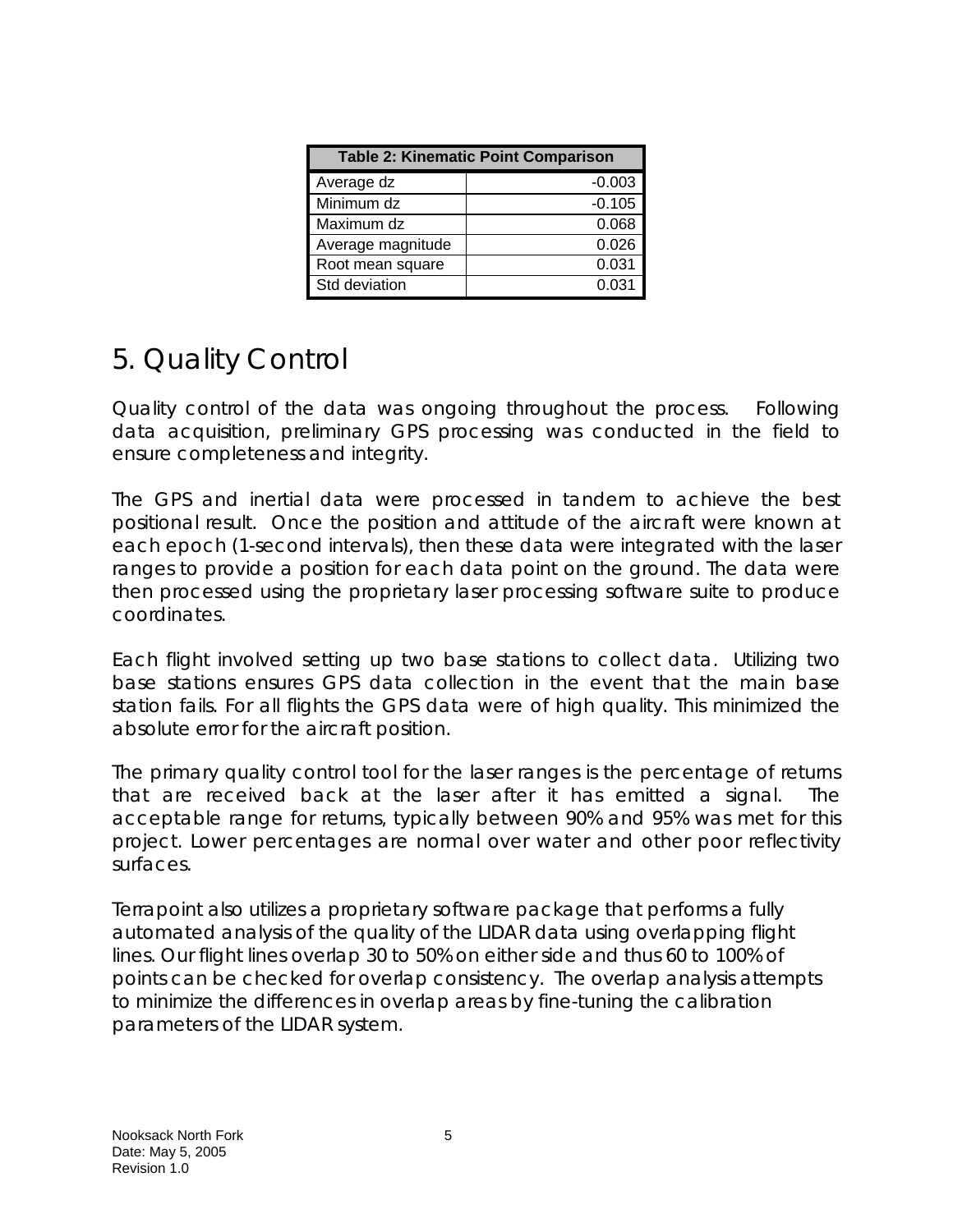## 6. Point Generation

The points are generated as Terrascan binary Format using Terrapoint's proprietary Laser Postprocessor Software. This software combines the Raw Laser file and GPS/IMU information to generate a point cloud for each individual flight.

All the point cloud files encompassing the project area were then divided into quarter quad tiles. The referencing system of these tiles is based upon the project boundary minimum and maximums. This process is carried out in Terrascan.

The bald earth is subsequently extracted from the raw LiDAR points using Terrascan in a Microstation environment. The automated vegetation removal process takes place by building an iterative surface model. This surface model is generated using three main parameters: Building size, Iteration angle and Iteration distance.

The initial model is based upon low points selected by a roaming window and are assumed to be ground points. The size of this roaming window is determined by the building size parameter. These low points are triangulated and the remaining points are evaluated and subsequently added to the model if they meet the Iteration angle and distance constraints (fig. 1). This process is repeated until no additional points are added within an iteration.

There is also a maximum terrain angle constraint that determines the maximum terrain angle allowed within the model.



Figure 1: Terrascan iteration methodology.

(Image Source: Terrascan User's Guide, www.terrasolid.fi)

# 7. Quality Control

Once the data setup has taken place the manual quality control of the surface occurs. This process consists of visually examining the LiDAR points within Terrascan and correcting errors that occurred during the automated process. These corrections include verifying that all non ground elements, such as vegetation and buildings are removed from the ground model and that all small terrain undulations such as road beds, dykes, rock cuts and hill tops are present within the model.

Nooksack North Fork 6 Date: May 5, 2005 Revision 1.0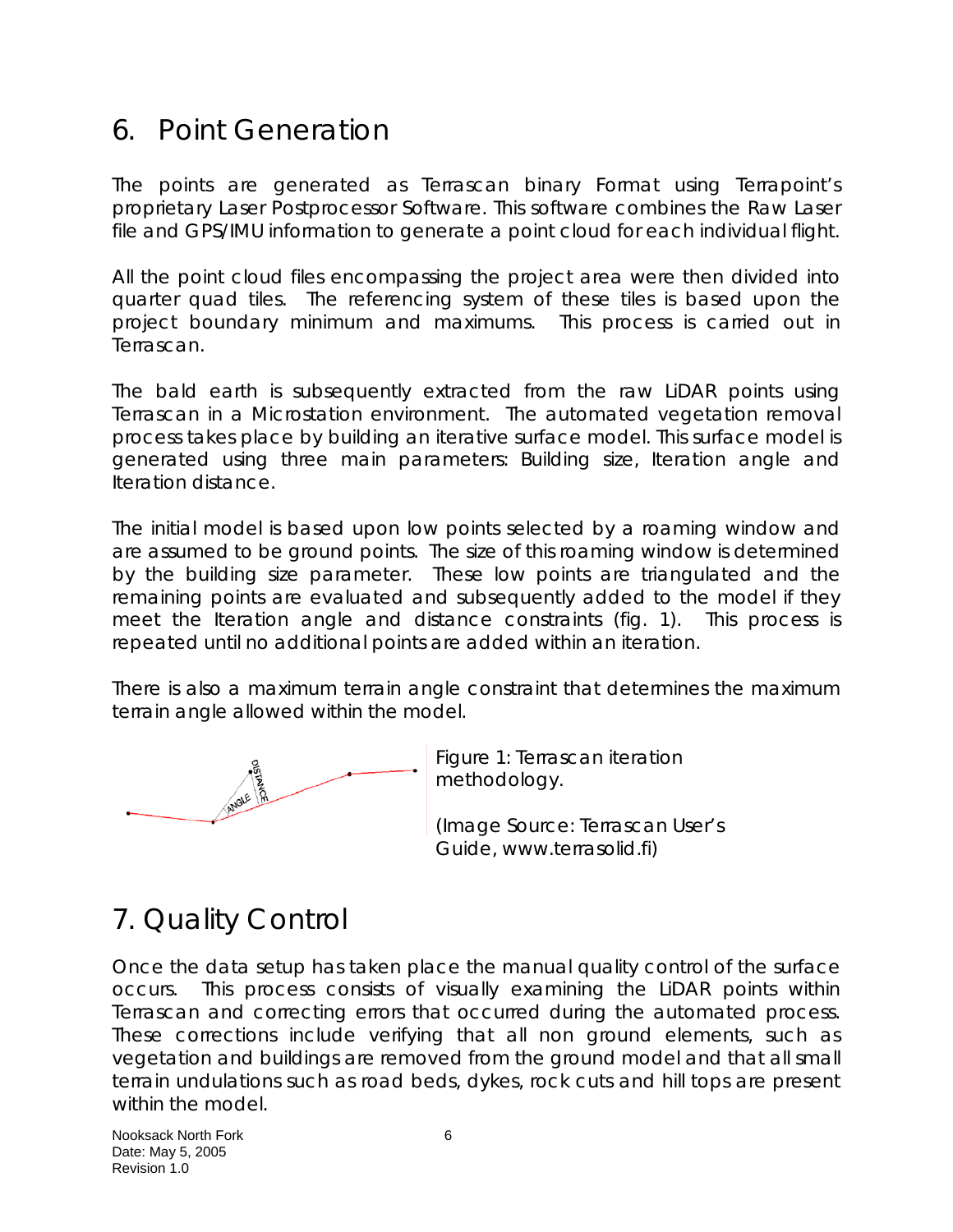This process is done with the help of hillshades, contours, profiles and crosssections. To correct misclassifications, a full suite of Terrascan and custom inhouse data tools are used.

## 8. Deliverables

Below is a list of the deliverables for this project:

All LiDAR Data Products were delivered on DVD–ROM. Two copies were provided.

Full Feature or All Return Point Data (DEM)

Data delivered in format:

• ArcInfo Grid File Format. Six foot grid spacing. File delivered by USGS quarter quad in gzipped Arcinfo Exchange Format (e00)

Bare Earth Point Data (DTM)

Data delivered in two formats:

- ArcInfo Grid File Format. Six foot grid spacing. File delivered by USGS quarter quad in gzipped Arcinfo Exchange Format (e00)
- ASCII xyz file format. Space delimited (.txt gzipped by USGS quarter quad)

All Return Text File (All Return)

All collected data delivered in ASCII text file format (space delimited) with the following columns

- GPS Week
- GPS Time (seconds)
- Easting (US feet)
- Northing (US feet)
- Elevation (Orthmetric, US feet)
- Total  $#$  of Returns in Pulse
- Current Pulse Return Number
- Scan Angle
- Intensity
- Classification Code